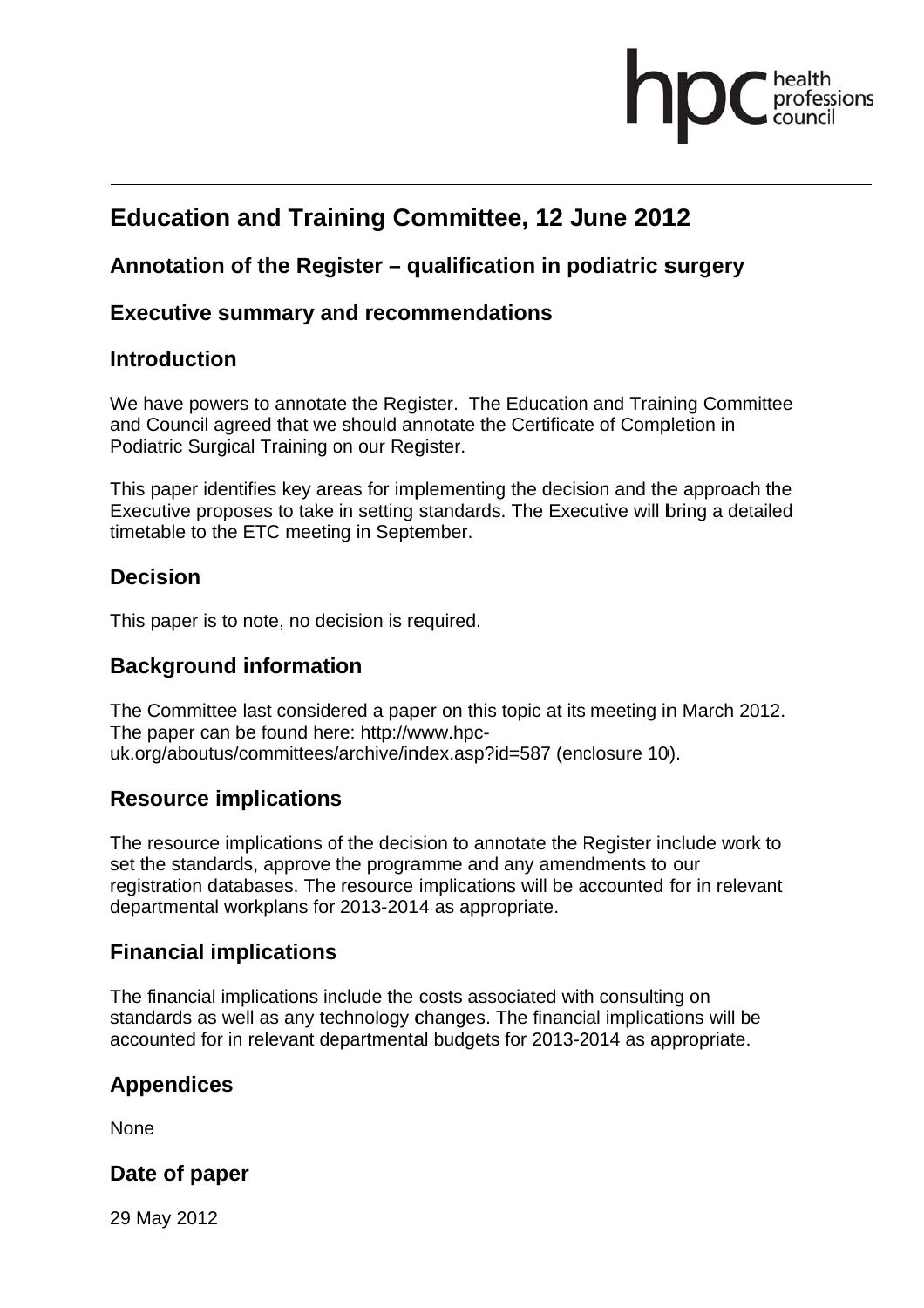# professions

### Annotation of the Register - qualification linked to practice in podiatric surgery<sup>1</sup>

## 1. Introduction

- At their meetings in March and May respectively, the Education and Training  $1.1$ Committee and Council agreed that we should annotate the Register with the qualification in podiatric surgery.
- $12$ This paper identifies key areas for implementing the decision and the approach the Executive proposes to take in setting standards. The Executive will bring a detailed timetable to the ETC meeting in September.

#### About podiatric surgery training

- $1.3$ A person normally qualifies as podiatric surgeon by undertaking the following training:
	- HPC approved pre-registration bachelors degree leading to HPC registration as a chiropodist / podiatrist.
	- A masters level programme in the theory of podiatric surgery.
	- A minimum of two years surgery training following completion of the masters level programme in the theory of podiatric surgery.
- $1.4$ Successful completion of the training leads to fellowship of the Society of Chiropodists and Podiatrists Faculty of Podiatric Surgery. Employers usually require this qualification for employment in positions as a podiatric surgeon. In the NHS, they would be employed as specialist registrars in podiatric surgery. These posts usually last for three years and allow the podiatric surgeon to develop their skills and experience.
- $1.5$ At the end of the 3 years, the podiatric surgeon submits information to the Faculty of Podiatric surgery for the award of the Certificate of Completion in Podiatric Surgical Training (CCPST). Completion of the qualification means that the podiatric surgeon can apply for consultant posts (although some consultant podiatric surgeons will not have this qualification).
- $1.6$ The Committee and Council have agreed that we should annotate the Certificate of Completion in Podiatric Surgical Training (CCPST).

This paper uses the title 'podiatric surgeon' as that is the title used within the qualification. It is recognised that there are ongoing discussions about the title.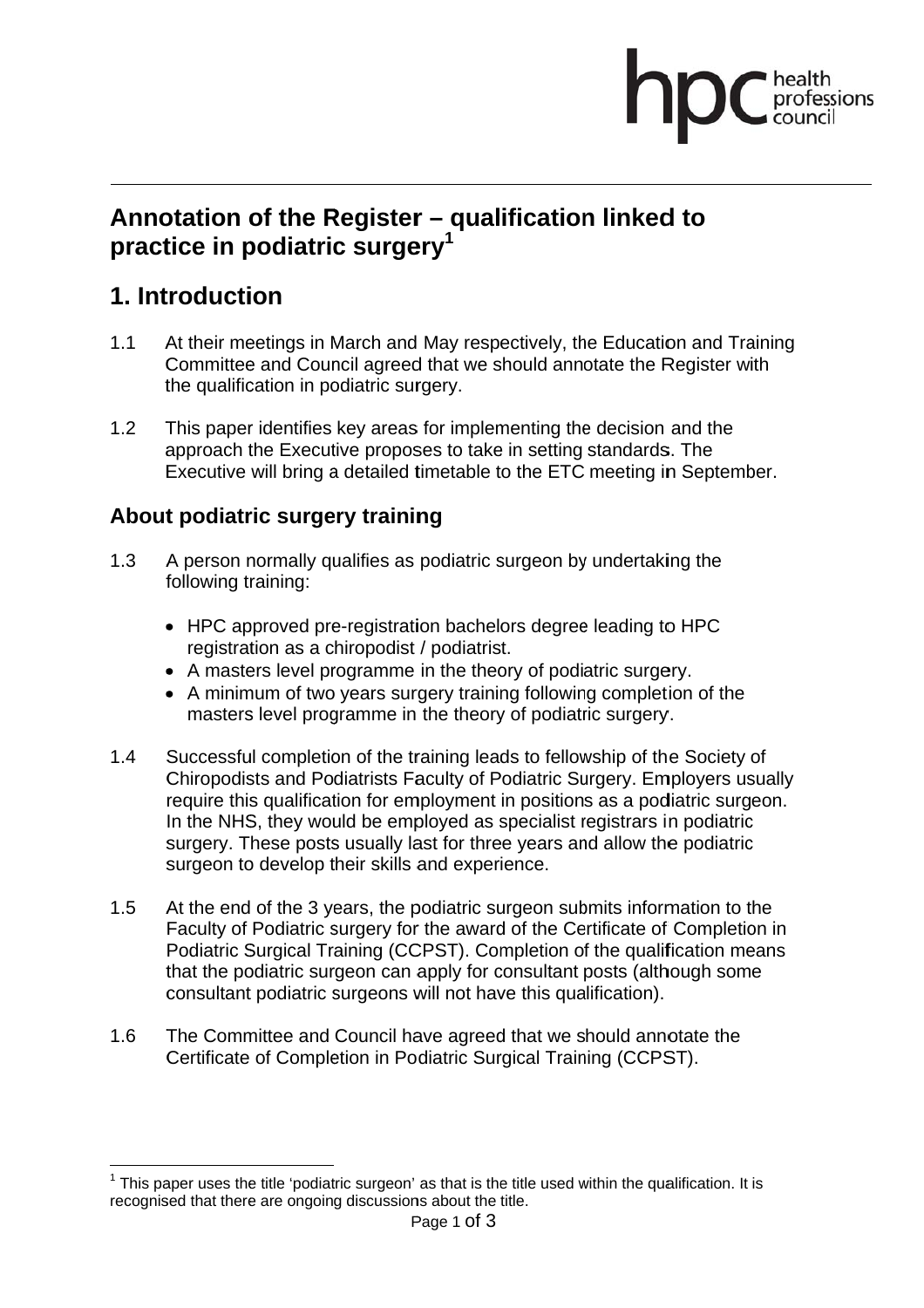## **2. Key areas of implementation**

- 2.1 In order for us to annotate the Register, we must:
	- set standards for the annotation;
	- approve the education programme(s) linked to the annotation;
	- amend our registrations process and system to allow us to record the annotation; and
	- communicate the annotation to stakeholders (including providing information on our website linked to the online Register).
- 2.2 Each of the areas identified above will carry resource implications for the relevant departments. It is important therefore, that relevant departments have sufficient time to plan for and carry out this work.
- 2.3 The Executive will bring a detailed timetable setting out key areas of work to the ETC meeting in September.

#### **Changes to Net Regulate**

- 2.4 Each year we plan a number of changes to Net Regulate, our registration system. One of the changes for implementation in 2012-2013 is to give us the ability to record annotations on Net Regulate without needing to commission our external IT suppliers to build each annotation separately.
- 2.5 This change will reduce the impact of the annotation on the organisation and particularly on the Registration and IT departments.

#### **Stakeholders**

- 2.6 It is important that we involve stakeholders as we work to implement our decision. Key stakeholders in this area include:
	- The Society of Chiropodists and Podiatrists (including the Faculty Surgery Board, College of Podiatrists)
	- The Royal College of Surgeons of England
	- The Royal College of Surgeons of Edinburgh
	- Department of Health (across the UK)
- 2.7 This list is not designed to be exhaustive and the Executive will involve other stakeholders as appropriate.
- 2.8 NHS Education for Scotland has established a project board looking to develop podiatric surgery education within Scotland. The Executive are members of the project board so that we can take account of developments in Scotland appropriately.